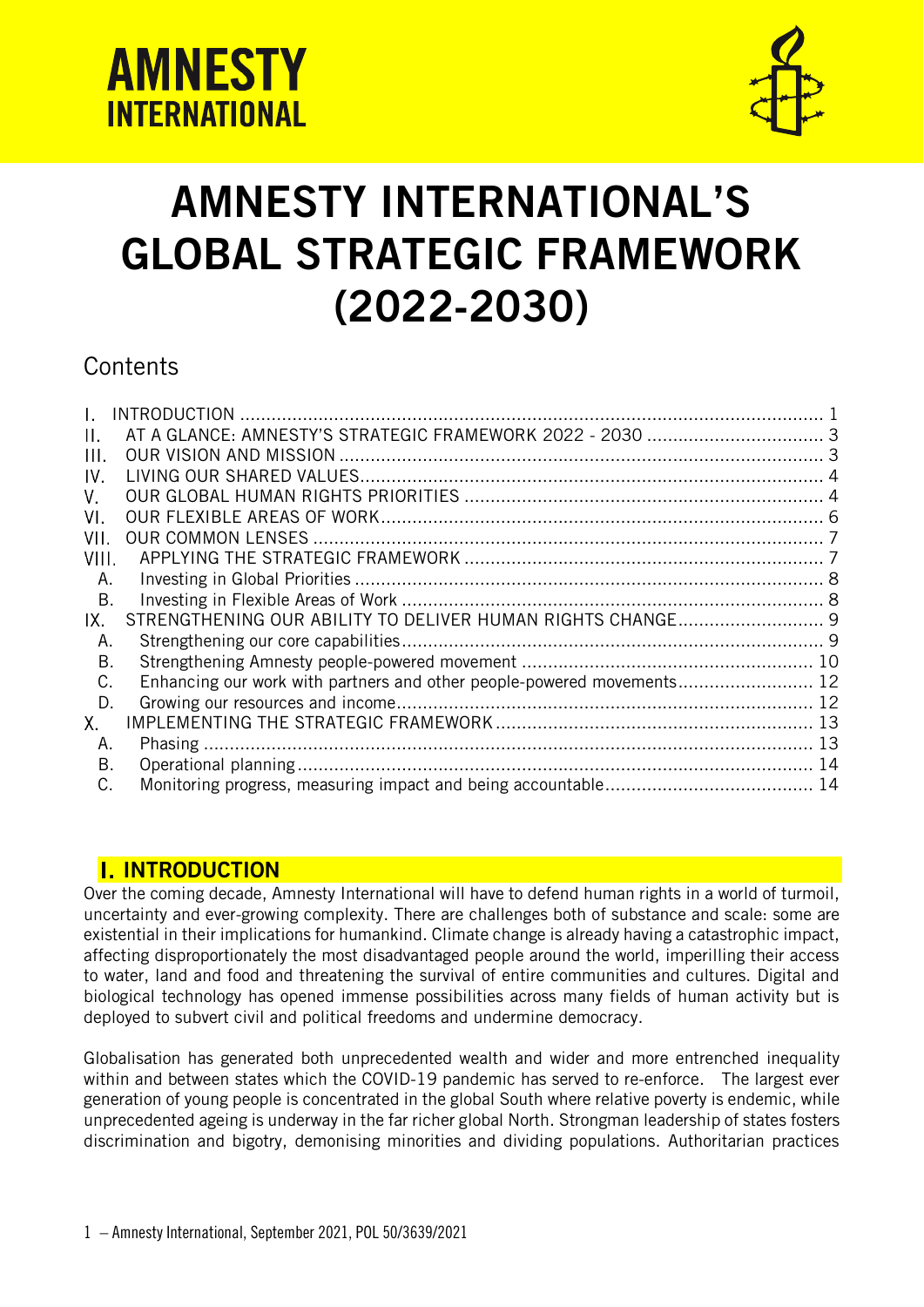



thrive, crushing dissent and shrinking civic space.

The inter-state system too is shifting, characterised by increasingly strident conflict between and within countries and shaped in significant ways by, among other things, China's ever growing heightened international power and influence as well as that of multinational corporations. The post-World War Two international architecture and multilateralism itself are under strain with intergovernmental institutions no longer holding the same promise as a stabilising force.

In the midst of all this, human rights are undermined as ideals and norms, as the vision for a common humanity, as a system and as a lived reality for millions. Some leaders enjoy being named and seemingly have no shame. But people are fighting back. Across the world, movements are rising up against abuse of power and the intersecting forms of political, economic and social exclusion it causes. Many have young activists at their forefront, and most are on the receiving end of harassment, intimidation and violence. From the echoes of the so-called Arab Spring to the Hong Kong protests, from Fridays for Future strikes for climate to the Black Lives Matter and the global MeToo movements, what began in response to specific local events or policies has evolved into wider cross-border protests against the structural inequalities that favour the already-privileged at the expense of ordinary people. Public protests are one powerful way of laying claim to a different more just future but, beyond the streets, people are also organising online to create new models of community, solidarity and accountability. People-powered movements for social, racial and climate justice; demands for a fairer future and greater accountability are here to stay. Amnesty International will stand with them.

#### Amnesty International 2022-2030 Strategic Framework

Drawing on our strengths, including evidence-based research and advocacy, and building on our achievements as a trail blazer for global norms and institutions, Amnesty International's 2022-2030 strategic framework will reinvigorate our movement as a campaigning force, bringing together our local roots and relevance with our global reach and rigour, and it will strengthen the Amnesty International brand.

We will defend, assert and help to further evolve human rights norms, rules and practices so that they are truly fit for this changing world and for the challenges the world must confront. We will deploy our resources and empower our constituency to help build strong bridges between individuals willing to stand up for human rights and between the diverse movements fighting for justice. We will listen, engage and amplify voices for human rights.

We will stand up for freedom of expression, association and assembly, seeking to hold, open and expand space for civic engagement – offline and online. We will stand up for economic, social and gender justice, seeking to reduce inequalities, address discrimination and enhance participation. Working with diverse communities and while recognising the complexity of the challenges to be confronted, we will design and persuasively promote principled, achievable human rights solutions that work for people. We will advocate for human rights-centred policies and action by governments and corporations and will influence other systems of power and non-state actors so that they honour their human rights duties.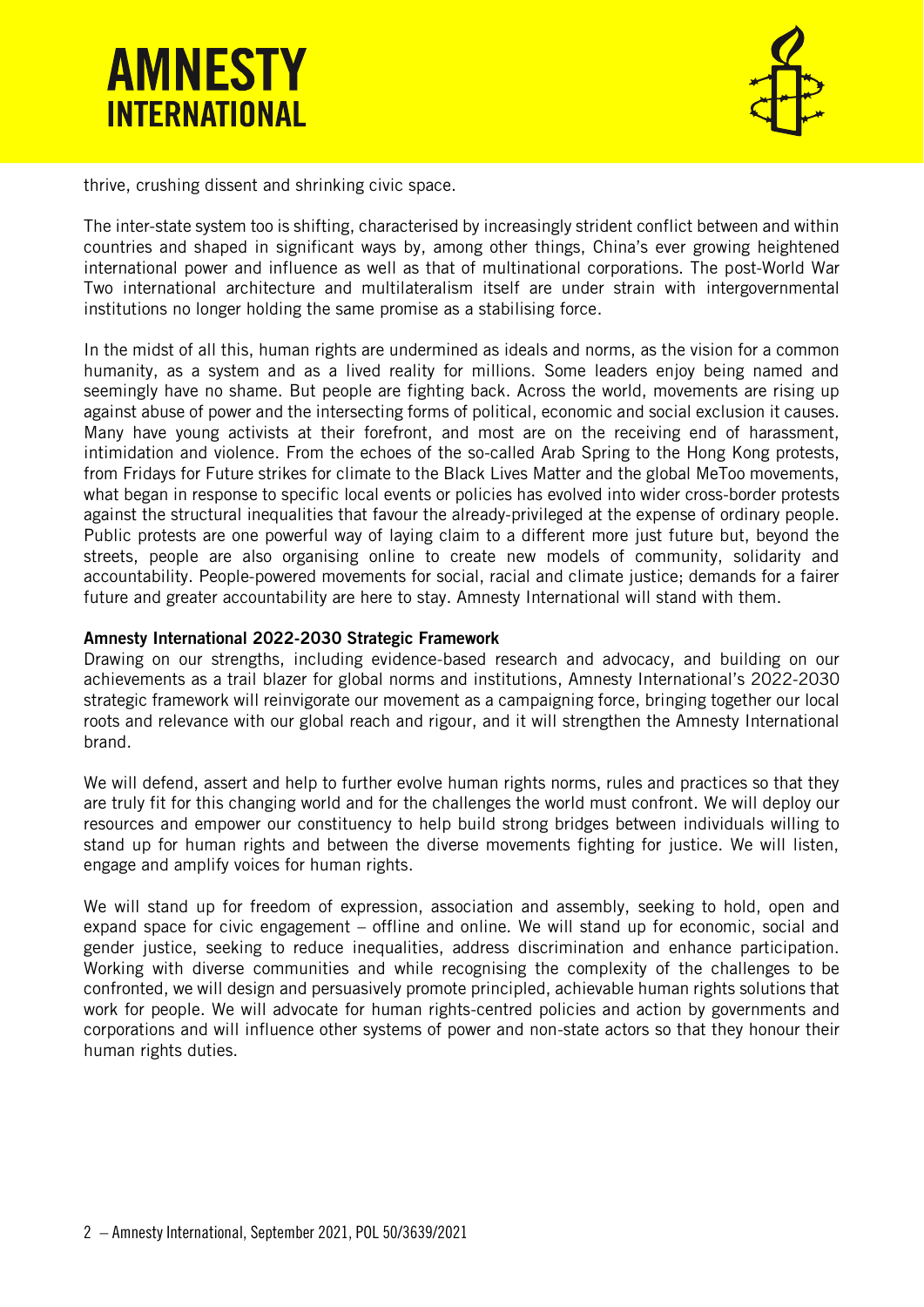

# <span id="page-2-0"></span>AT A GLANCE: AMNESTY'S STRATEGIC FRAMEWORK 2022 - 2030

By 2030, in a world of uncertainty Amnesty International will stand out as a broad-based global movement of local relevance. Drawing on Amnesty International's strengths, our strategy will reinvigorate Amnesty as a campaigning force which brings together our local roots and our global reach. We will use our resources and our own constituency of people to build bridges between movements and individuals standing up for human rights, to listen, and to amplify their voices.

#### We will focus on:



#### We will strengthen our ability to bring about human rights change through investment in:

- our core capabilities: research, Human Rights Education (HRE) and advocacy;
- our people powered movement;
- our work with partners;

To facilitate delivery of the Global Strategic Framework, we will grow our resources, building on our success of past income generation activities and expanding our portfolio to grow and distribute our resources based on our values.

To complement the values articulated in our statue, the following shared values will help drive who we are as a movement and the type of organisational community we want to build together over the next years:

- Equality and Inclusion
- Boldness and Innovation
- Transparency and Accountability.

# <span id="page-2-1"></span>**III. OUR VISION AND MISSION**

Amnesty International's vision is of a world in which every person enjoys all of the human rights enshrined in the Universal Declaration of Human Rights and other international human rights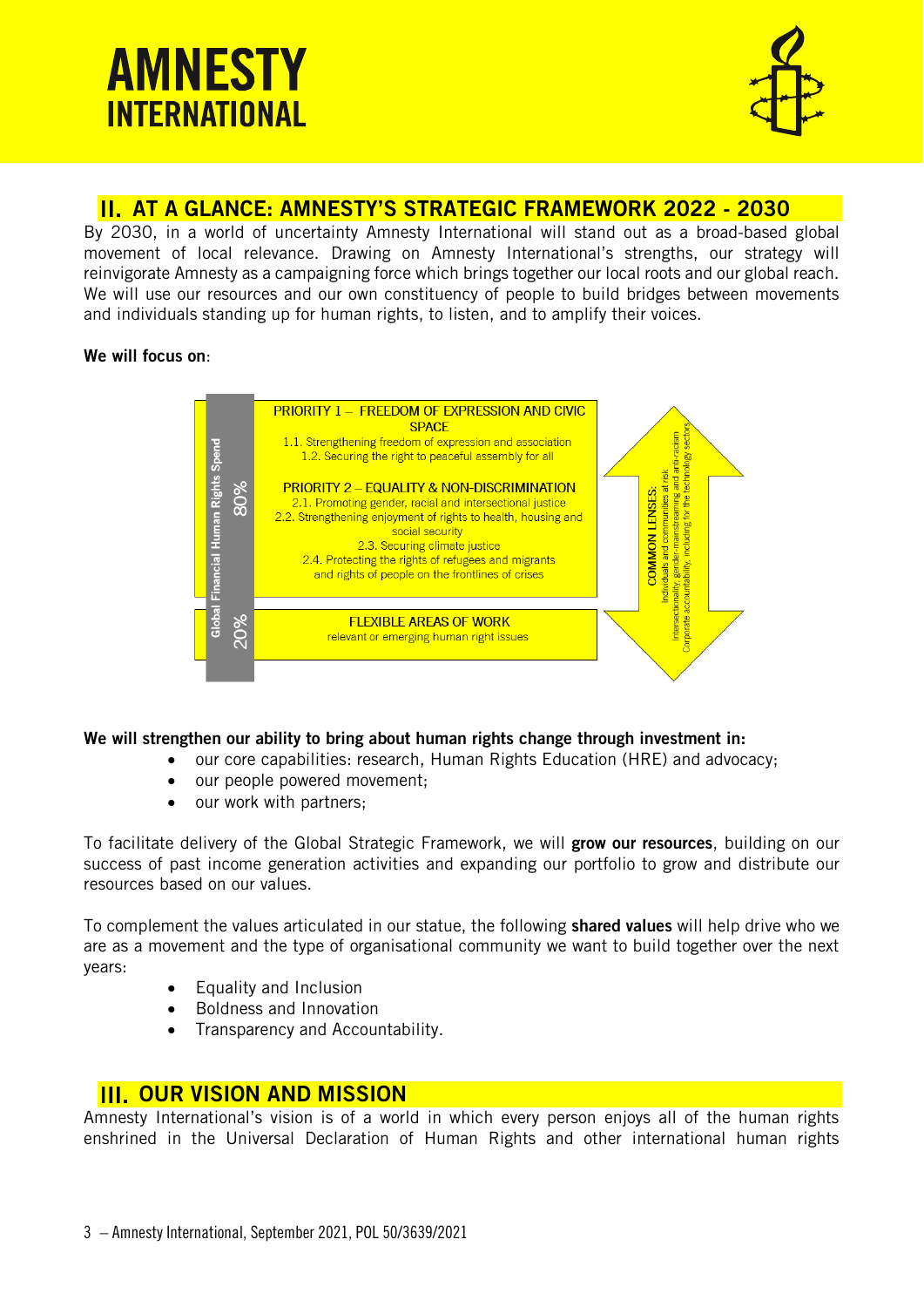

instruments. In pursuit of this vision, Amnesty International's mission is to undertake research and action focused on preventing and ending grave abuses of these rights (Statute of Amnesty International, POL 20/1045/2019, September 2019).

# <span id="page-3-0"></span>IV. LIVING OUR SHARED VALUES

In the coming decade, we will also prioritise the building of an organisational culture that is strongly consistent with our shared values and with the positive transformation of the Amnesty movement. We will enhance our diversity and inclusion, strengthen gender equality and anti-racism across all we do and commit to creating and sustaining positive working environments for both staff and volunteers.

As One Amnesty, in realization of our core values over the period 2022-2030, we will work for:

Equality and Inclusion – Celebrating the rich diversity of our movement, we will change our organisational culture and systems to become a fully inclusive and anti-racist organisation :

- We will deepen knowledge and strengthen action so that inclusion, racial justice and substantive equality, taking into account different needs, rather than imposing the same expectations on everyone become embedded in core operations and management's and leadership's values.
- We will invest in feminist leadership<sup>1</sup> and build trust and power sharing between and across generations*.*
- We will focus on the belonging, connectedness and wellbeing of our activists, staff and partners, treating all with respect, empathy and dignity.
- We will challenge our informal and formal power structures to ensure they support and do not undermine empowerment and participation for all.

Boldness and Innovation – Aware that the world is undergoing unprecedented change, we will adapt and innovate to increase our human rights impact:

- We will be courageous taking intelligent risks, designing and testing new approaches and developing innovative partnerships.
- On the basis of evidence-based learning, we will recognise and celebrate our wins and recognise and address our failures, both more openly and more quickly.

**Transparency and Accountability** – Knowing the strength of our interdependent movement depends on mutual trust in our relationships:

- We will collaborate at local, regional and global levels to ensure our work is always driven by human rights impact, always rooted in sophisticated, factual and impartial analysis, and always sustainable in resource terms.
- We will monitor, report, evaluate and design necessary adjustments together with openness and honesty and, with transparency, make our decisions accordingly.
- Both internally and externally, we will adhere to the highest standards of accountability for our decisions and our actions.

# <span id="page-3-1"></span>V. OUR GLOBAL HUMAN RIGHTS PRIORITIES

By 2030, in a world of uncertainty with an unfolding climate crisis, and the expanded deployment of

 $1$  We will invest in feminist leadership as per Global Assembly Decision 2021/11.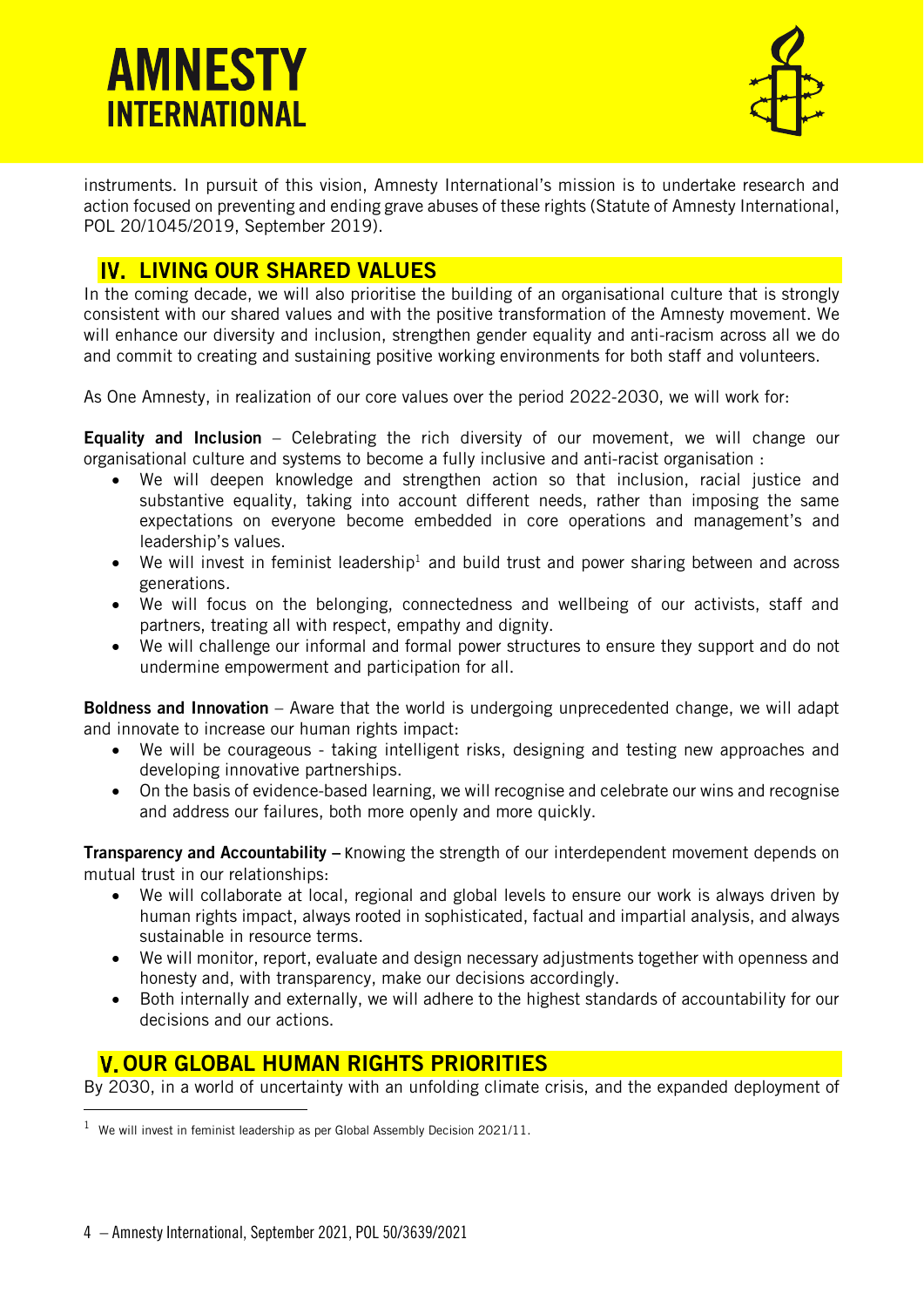

digital technologies and artificial intelligence amplifying inequality and injustice, Amnesty International will stand out as a broad-based global movement of local relevance. Working in solidarity with individuals and movements claiming their human rights, we will successfully influence powerful state and non-state actors to recognise and uphold human rights norms and legal standards and practices at local, national, regional and global levels. This will ensure relevant, credible and effective public policies, laws and regulations and their application to the benefit of rights-holders in both familiar and innovative ways on both familiar and frontier issues.

To these ends, Amnesty will invest a significant proportion of its resources and campaigning force in the global priority areas of:

Freedom of expression and civic space (Priority 1) Equality and non-discrimination (Priority 2)

#### PRIORITY 1 - FREEDOM OF EXPRESSION AND CIVIC SPACE

By 2030, benefitting from expanded civic space, more people in more places under more circumstances – online and offline – are safely exercising their freedom of expression, under shelter of laws and regulations that protect them from violence, harassment, and unfair treatment.

Outcome 1.1. Strengthening freedom of expression and association – States and corporations, including tech-giant corporations, have laws, policies and/or practices in place that uphold and protect freedoms of expression and association online and offline; states' and corporations' attempts to bypass their associated human rights obligations are successfully countered, while regulations relating to spyware, artificial intelligence, data protection, surveillance and access to information are brought in line with human rights standards.

Outcome 1.2. Securing the right to peaceful assembly for all – States expand and protect people's right to peaceful assembly, including in the digital space, in line with human rights standards, including through the legal and policy frameworks that govern law enforcement practices and accountability, and protect individuals from arbitrary detention and unfair trials, and from torture.

#### PRIORITY 2 - EQUALITY AND NON-DISCRIMINATION

By 2030, states and corporations are adopting and implementing human-rights consistent laws, policies and practices that address and prevent the root causes of inequality, effectively combat all forms of discrimination and provide human rights protections to those affected by the climate emergency.

**Outcome 2.1. Promoting gender, racial<sup>2</sup>, and intersectional justice<sup>3</sup> – States have laws, policies and** practices in place that advance substantive equality and public participation for those otherwise

<sup>&</sup>lt;sup>2</sup> The term "race" should be understood in a broad and inclusive manner, in line with the definition of racial discrimination in international standards.

<sup>3</sup> Intersectionality is a recognition that structural discrimination, for example based on sex, gender, race, class, caste, disability or other prohibited grounds, does not operate in isolation; individuals may suffer additional or unique forms of discrimination due to a combination of different forms of discrimination they are subjected to. For more information, see Amnesty International internal document "Decoding Intersectionality: Introducing how an intersectional approach improves our human rights work", AI index POL 40/4019/2021.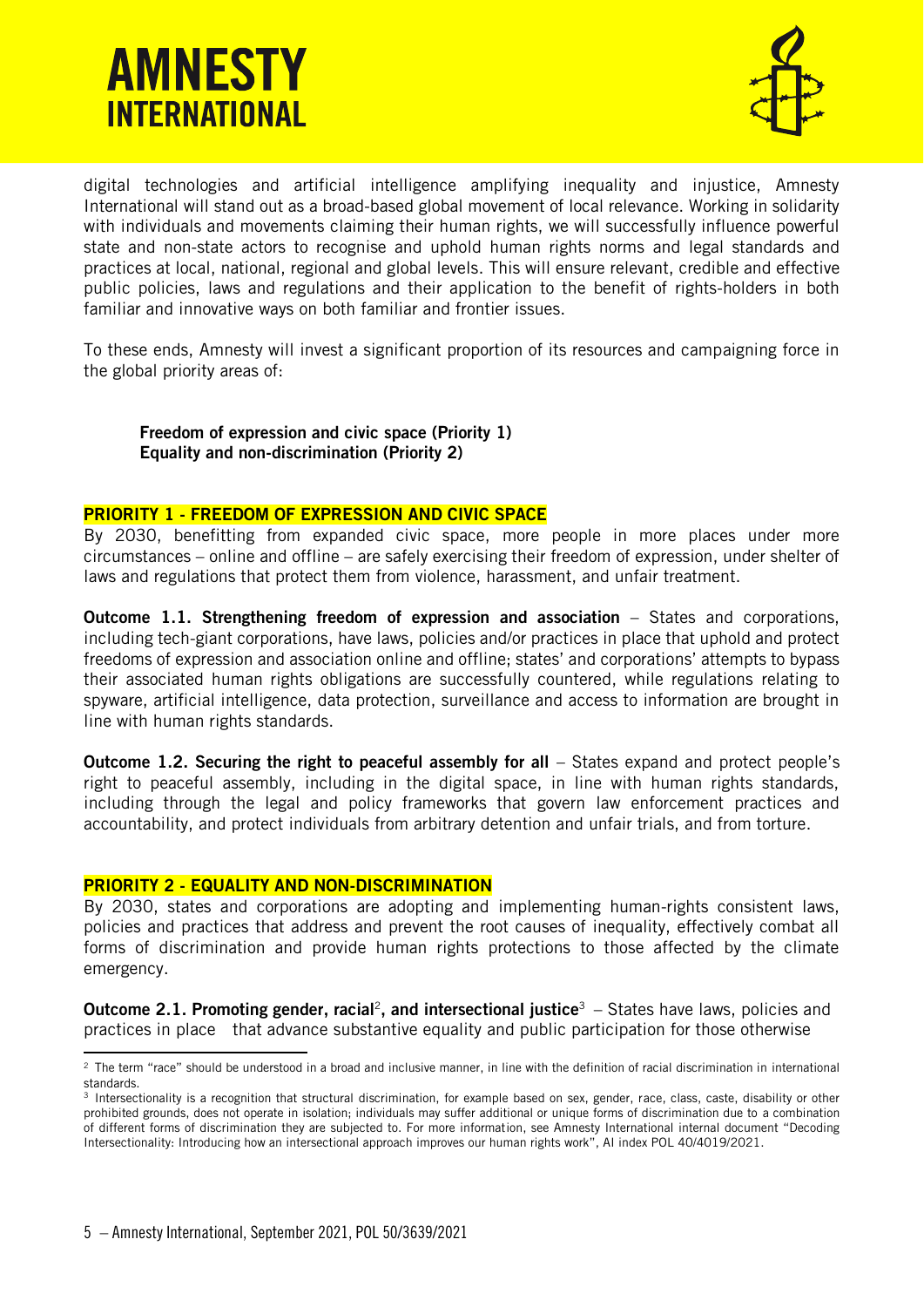

subjected to multiple, intersecting forms of discrimination, and dismantle systems of oppression and promote justice for those who have been historically affected non-discriminatory enjoyment of sexual and reproductive health and rights is increased; prevention of and protections from racism, genderbased violence and other hate crimes is strengthened and human rights-consistent measures are adopted to promote public participation of marginalized groups. Particular attention is given to women and girls, including women and girls from racialised communities, indigenous women and girls, women and girls with disabilities, and women and girls facing discrimination based on their sexual orientation or gender identity.

Outcome 2.2. Strengthening enjoyment of rights to health, housing and social security – States are taking concrete measures to uphold the rights of everyone - without discrimination - to health, housing, social security as key drivers of equality – maximising investment of available resources, removing discriminatory barriers protecting the rights of people from deleterious practices of corporate actors and adopting taxation measures that deliver on their human rights obligations.

**Outcome 2.3. Securing climate justice** – States phase out, and require corporations to phase out, polluting and other environmentally unsustainable policies and practices that negatively impact people's human rights, adopt human-rights consistent clean energy policies and ensure a 'just climate transition' that secures racial and gender justice and the rights of all disadvantaged groups.

Outcome 2.4 Protecting the rights of refugees and migrants and rights of people on the frontlines of crises – States adopt measures that protect people against extreme forms of marginalization as a result of persecution and crises, including those that flow from or are worsened by the climate emergency. As part of such protection, States protect the rights of refugees and migrants to ensure equal and nondiscriminatory access to rights in countries of transit and destination and provide safe and legal routes, including resettlement and community sponsorship schemes.

### <span id="page-5-0"></span>**VI. OUR FLEXIBLE AREAS OF WORK**

In addition to work on Global Priorities 1 and 2, Amnesty International entities may work on human rights issues chosen from the themes below and/or in response to other pressing local human rights concerns, and always in compliance with Amnesty International's policies.

Ending the death penalty – Amnesty International will continue to work to eliminate the death penalty where relevant, and may do so by campaigning on individual cases, combating regressive trends and advancing prohibition as a norm of customary international law.

Access to justice and redress – Amnesty International will continue to monitor humanitarian and human rights violations in armed conflict situations and ensure victims of crimes under international law have access to justice and redress.

Preventing human rights abuse within the criminal justice system – In addition to working for criminal justice reforms under the Global Priorities, Amnesty International will work for human rights-consistent reforms such as on prison conditions, law enforcement and counter-terrorism measures.

Combatting discrimination against specific groups – In addition to intersectional work under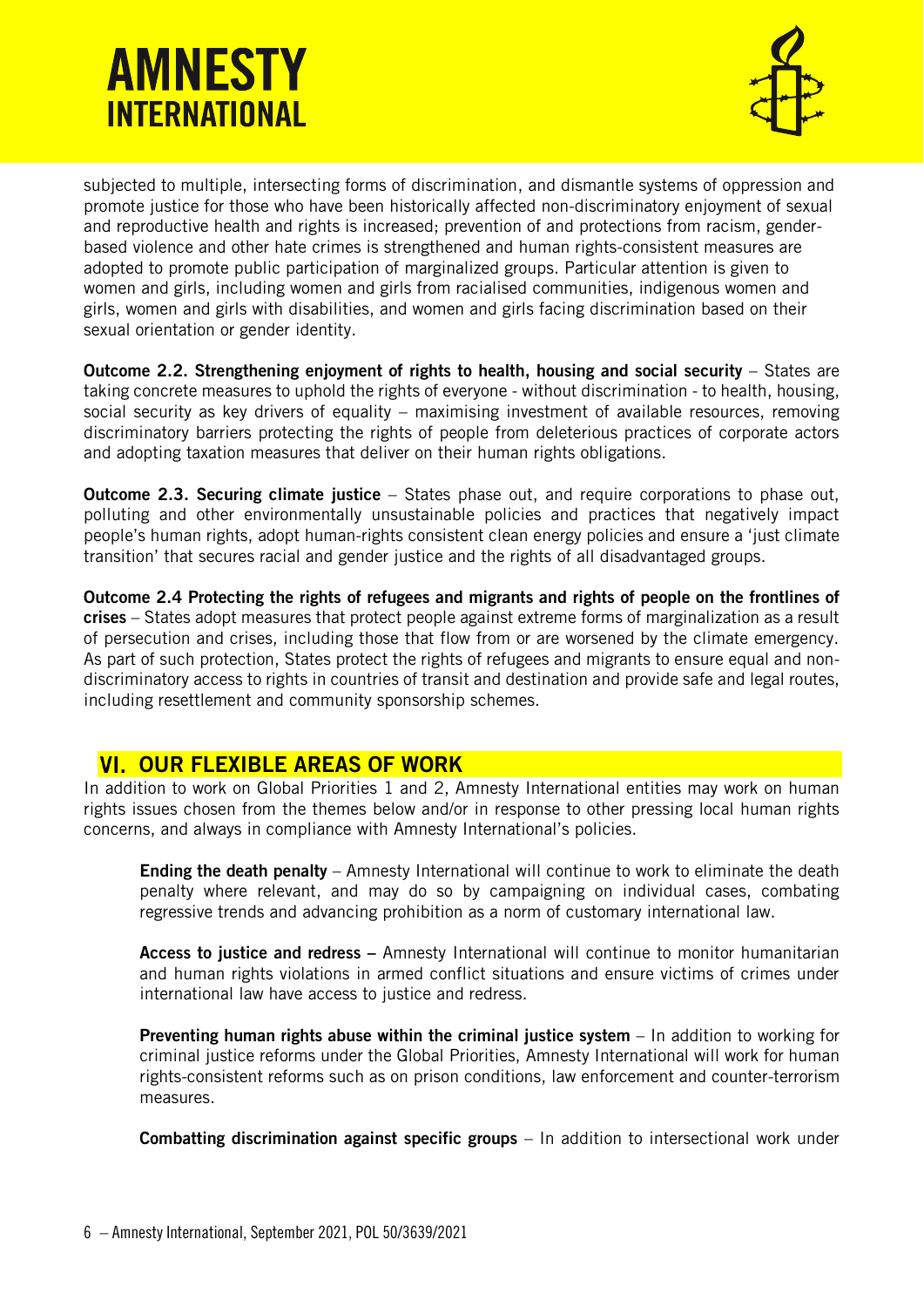



the Global Priorities, Amnesty International will work to combat discrimination faced by specific groups based on their identity. This will include, for example, work for the protection of religious or ethnic minorities from systemic violence, criminalisation or harassment.

Advancing Economic, Social, and Cultural Rights (ESCR) - Amnesty International will undertake additional and nationally-specific ESCR work not covered by the Global Priorities.

Protecting people in the context of the global arms trade – Amnesty International will continue to work to protect people from the human rights impact of irresponsible arms trade.

### <span id="page-6-0"></span>**VII. OUR COMMON LENSES**

In all that we do, whether under the Global Priorities, under the flexible areas of work or when responding to local concerns, we will consistently analyse, plan and evaluate our human rights work through the following lenses:

- Individuals and communities at risk Working with and for individuals and communities at direct risk of human rights violations will continue to be a core component in all our work. We will campaign to protect individuals *(including through offering human rights relief)*, human rights defenders and communities in conflict zones, those facing mass atrocities as well as those who are under attack or live in fear of reprisals. We will amplify their voices including by making our platforms available to local and youth activists and grassroots organisations fighting for the protection of human rights.
- Intersectionality, gender-mainstreaming and anti-racism In all that it does, Amnesty International will focus strongly on people subjected to structural discrimination on multiple and intersecting grounds, including, among others, the grounds of gender identity, race, ethnicity, class and other forms of social origin, caste, First Nations/Indigenous identity and sexual orientation. We will analyse the human rights implications of that discrimination and clearly incorporate the findings into our documentation, recommendations and campaign demands.
- Corporate accountability, including for the technology sectors Under each Global Priority and all flexible areas of work, we will analyse the roles of corporate actors and, on that basis, as relevant, work to ensure states legislate mandatory human rights due diligence requirements for corporations, hold them accountable for their part in human rights abuses and provide remedy to their victims. To this end, Amnesty will deepen its expertise on the growing influence of multinational corporations, bringing a strengthened focus on the technology and artificial intelligence sectors.

### <span id="page-6-1"></span>VIII. APPLYING THE STRATEGIC FRAMEWORK

In its application of the 2022-2030 Strategic Framework, Amnesty International will adopt a two-tier approach: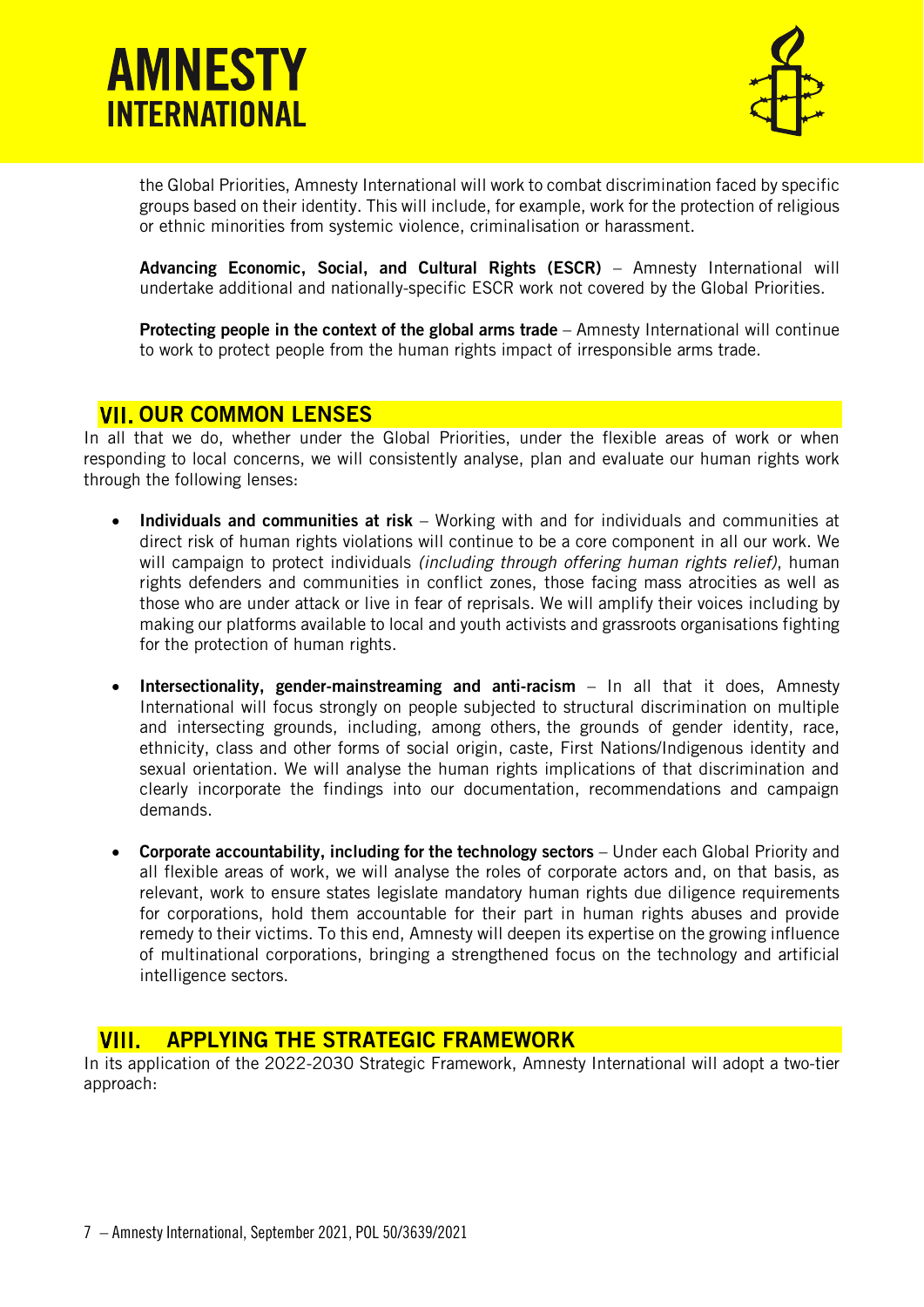



# <span id="page-7-0"></span>A. INVESTING IN GLOBAL PRIORITIES

The entire Amnesty movement (national entities, and the International Secretariat) will commit to work on both global priorities. Each entity will dedicate 80% of its resources for human rights to the two Global Priorities, including by sustaining and developing capabilities in such areas as campaigning, advocacy, communications and Human Rights Education, or explain why it does not comply with this commitment and indicate a clear time frame regarding the non-compliance (the process for that has to be manageable for entities with very limited resources).

The International Secretariat will support the Global Priorities by developing, for example, flagship campaigns, research, policies, human rights education among other outputs and by helping build the capacity required by the movement to achieve human rights impact.

### <span id="page-7-1"></span>B. INVESTING IN FLEXIBLE AREAS OF WORK

In addition, the movement as a whole will:

- Devote up to 20% of its resources for human rights work to the flexible areas of work and pressing issues most relevant to their context – always in compliance with Amnesty's policies.
- The International Secretariat will provide legal, policy and thematic expertise and research at the global and regional levels - in support of the flexible areas of work but limited to 20% of its available resources.

Within this 80/20% allocation, the International Secretariat will continue its quality assurance function, reviewing outputs and provide advice to National Entities when approached.

Restricted income will be aimed to align with the 80/20% two-tier approach. Priority will be given to raising restricted income which corresponds to Global Priorities. Entities that do not comply with this commitment will explain their reasons and indicate a clear time frame regarding the non-compliance (the process for that must be manageable for entities with very limited resources).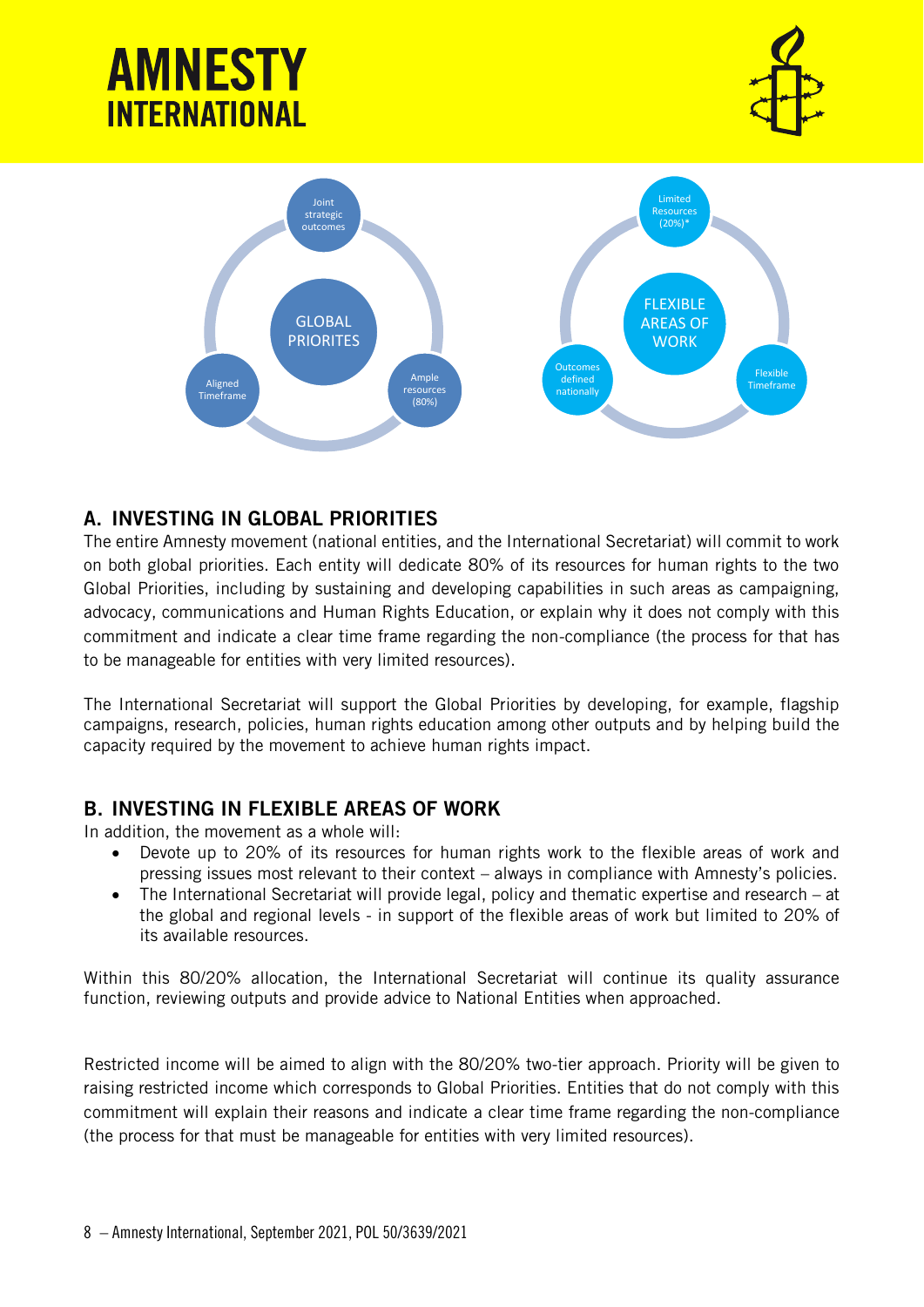



#### <span id="page-8-0"></span> $\mathbf{I} \mathbf{X}$ STRENGTHENING OUR ABILITY TO DELIVER HUMAN RIGHTS CHANGE

Amnesty's overall theory of change is that by publicizing the findings of systematic and impartial research into the facts of individual cases and broader patterns of human rights abuse, we are able to equip our members, supporters, staff, volunteers and activists to exert public pressure on governments, corporate actors and others to take the human rights action needed to prevent abuses and advance enjoyment of all human rights for all.

Within the period of the Strategic Framework 2022-2030, in support of its human rights priorities, Amnesty will strengthen and evolve the capabilities on which implementation of its theory of change depends, as follows:

### <span id="page-8-1"></span>A. STRENGTHENING OUR CORE CAPABILITIES

#### Enhancing Human Rights Research

Impartial and high-quality research on human rights violations is one of the core components of Amnesty's theory of change. As part of the 2022-2030 strategic framework:

- We will sustain, innovate and build up our capacity to deliver both real-time and reactive investigations, including in context of crises, for immediate actions and in-depth bodies of evidence that can help drive longer-term change.
- We will produce high-quality, timely, and actionable original research findings, with outputs that are accessible to and engaging for wider audiences, including specifically youth.
- We will progressively strengthen our capacity, tools and methods of research into corporate actors, economic and social rights and in the newer thematic areas such as racial justice, digital technologies, artificial intelligence and the climate emergency.
- We will critically review and adjust as needed our research methods, tools and quality assurance processes to ensure that we are fully meeting our commitments to intersectionality, gender mainstreaming and anti-racism.

#### Mobilizing Human Rights Education (HRE) 4

As many countries turn their backs on the very idea of human rights, we need – now more than ever – to invest in building the foundations for a rights-respecting society. To do this and fulfil our human rights vision:

- We will equip activists, supporters and partners, particularly youth, with the knowledge, skills and attitudes to participate in human rights action and campaigns and to create their own, thereby contributing to the spread of rights-respecting public narratives and strengthening rights-respecting societies
- We will educate key audiences to bring them into the human rights movement, transition them

 $^4$  The definition of Human Rights Education based on the UN Declaration for Human Rights Education and Training. Human rights education can be defined as any learning, education, training or information efforts aimed at building a universal culture of human rights. Human rights education encompasses:

Knowledge and skills — learning about human rights and human rights mechanisms and acquiring skills to apply them in a practical way in daily life;

Values, attitudes and behaviour — developing values and reinforcing attitudes and behaviour which uphold human rights;

Action — taking action to defend and promote human rights.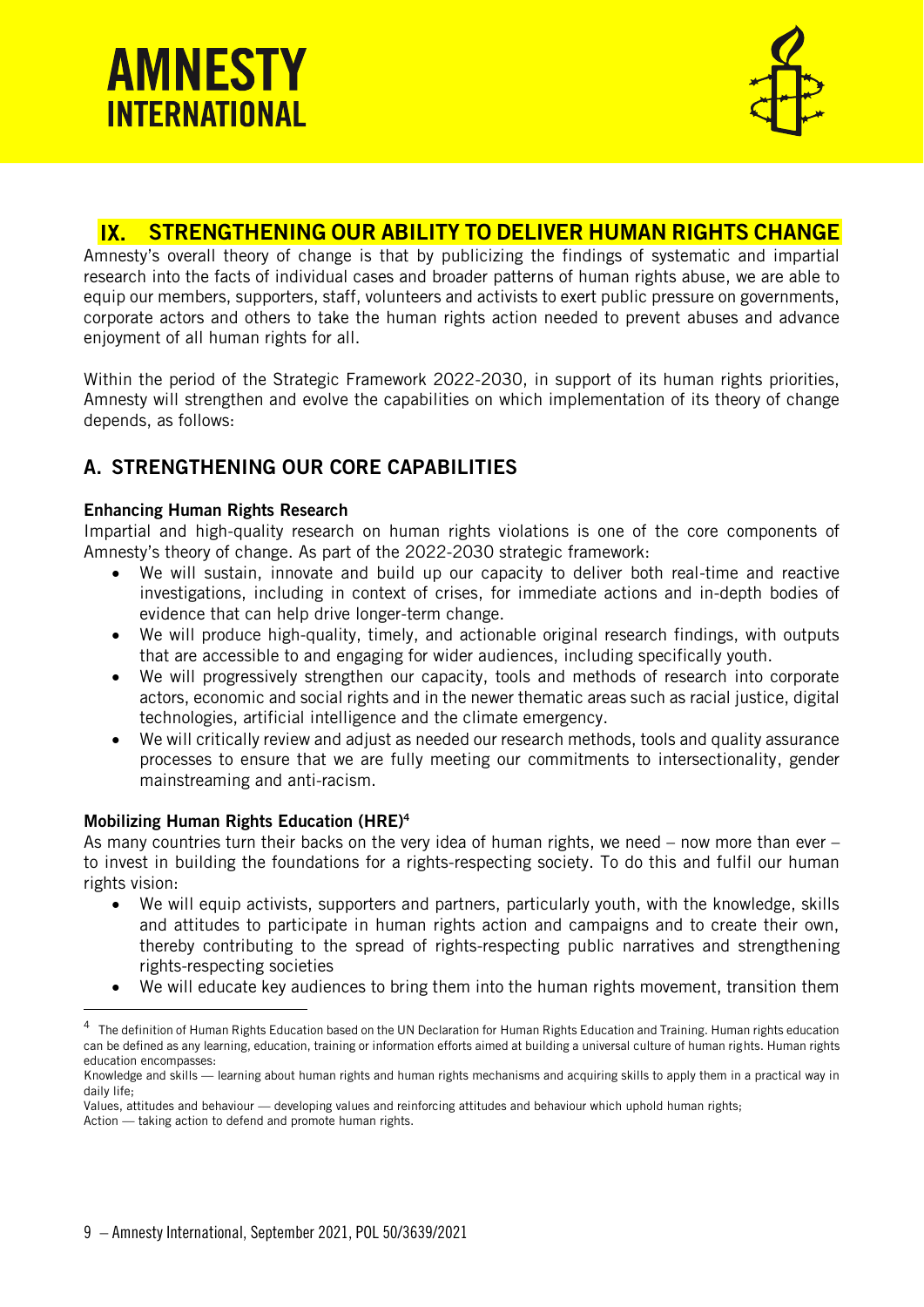



to activism and mobilisation, and to retain them as supporters.

• We will ensure to integrate HRE right from the beginning into our planning to increase our human rights impact.

#### Delivering Compelling Advocacy

To respond effectively to the changed global power dynamics, the challenges to multilateralism, and the ever-increasing influence of corporate and other non-State actors:

- We will deploy coordinated, strategic advocacy efforts to influence human rights systems such as the United Nations' in advancing our human rights priorities.
- We will build up our capacity to more strategically influence the multilateral spaces (for example, climate forums), state actors (for example, China) and corporate actors (for example, the technology giants) where we most need to be effective but have least experience or capacity.

#### <span id="page-9-0"></span>B. STRENGTHENING AMNESTY PEOPLE-POWERED MOVEMENT<sup>5</sup>

Under the 2022-2030 strategic framework, we will:

- Empower our members, activists and supporters to be more connected to grassroots campaigning, skilled, human rights impact-oriented and autonomous within Amnesty policies and the Strategic Framework.
- Create an inclusive culture and resiliently anti-racist movement, increasing our diversity by attracting groups who are under-represented in Amnesty's membership.
- Act to foster belonging, connectedness and wellbeing among our activists, staff and partners, acting towards each other with respect, empathy and dignity, and evaluating our relationships together to better uphold our accountability to our core values.

The following global engagement pyramid articulates a joint vision for what Amnesty can offer its membership.

<sup>&</sup>lt;sup>5</sup> A definition of "people-power" is provided by the Global Group on Activism, a cross-movement advisory group of activism experts. People Power for Amnesty International is defined as the intrinsic power of a critical mass of people acting at community, national and/or global level to create human rights change by exerting influence over government, corporations and broader society. It is built and deployed by people with the necessary skills and attitudes who inspire, support, organise and mobilise others strategically. A people-powered movement has some or all the following characteristics: a non-hierarchical people-powered structure at all levels of the movement; creates the space for people to develop and use their skills, with Amnesty enabling this process through training, resources, operational support etc.; local autonomy to develop and implement community level strategies and tactics; encourages and supports direct communication and collaboration between activists, right holder leaders, partners and supporters; prioritises and provides training and resources to activists, rights-holder leaders and partners at the community level; works in collaborative partnership with rights-holder communities and other organisations and movements; foregrounds and celebrates the role of rights-holders, activists, partners and supporters.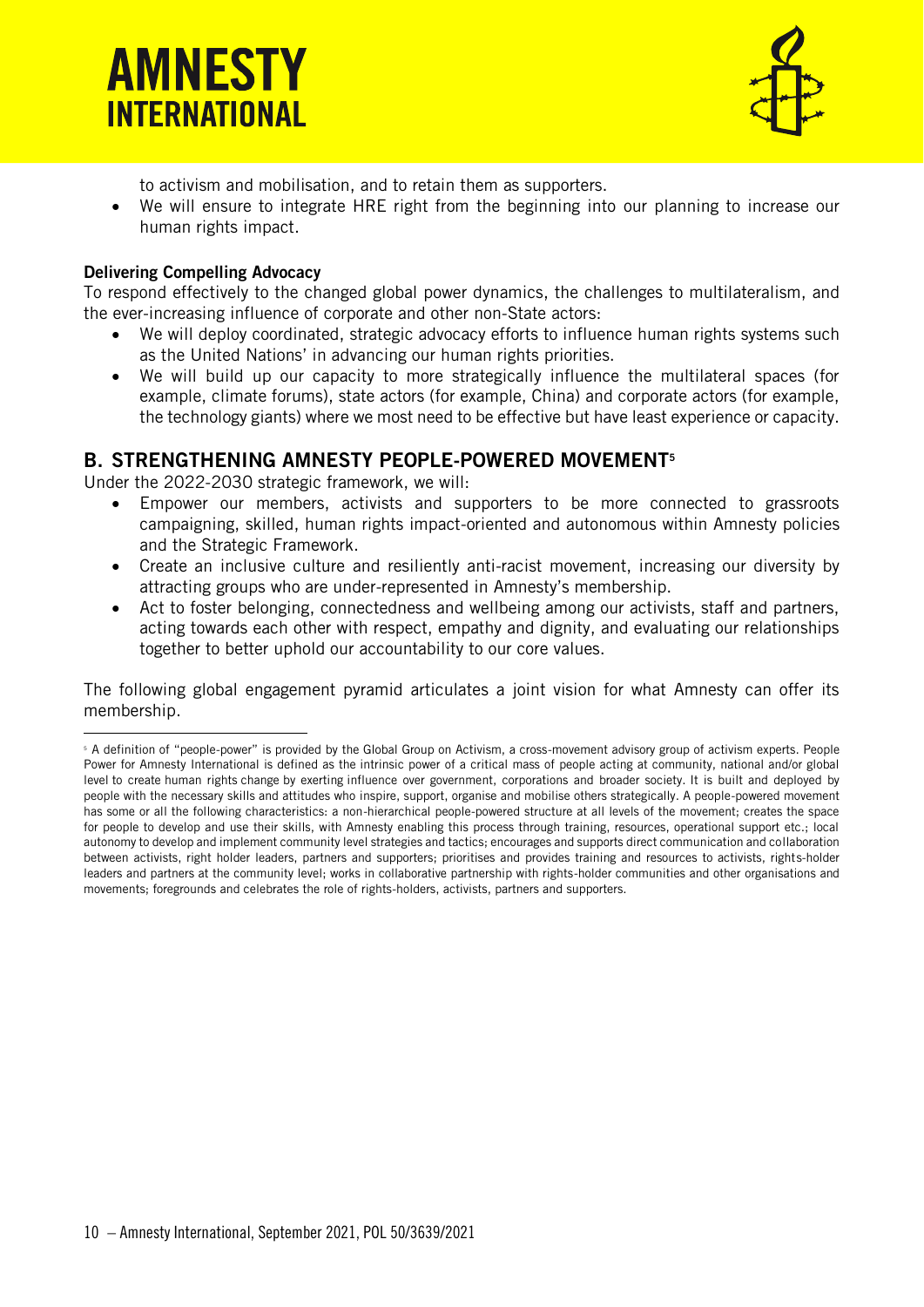





\*Paid membership is a model which may not suit every section. Some may decide to convert supporters directly into more engaged activists or organisers

By 2030 Amnesty's membership will have:

#### GROWN IN SIZE AND DIVERSITY

- Increase in number of supporters globally and a percentage of them (to be determined) are converted to member, donor, activist or organising activities.
- Increase in retention and engagement of existing supporters (with a focus on youth membership).
- Increase in diversity of our membership and supporter-base – focusing on those most affected by the human rights issues Amnesty works on.

#### GROWN IN CAPACITY AND REACH

- Increase in developing our activists' skills and leadership capabilities.
- Activists develop and lead campaigns, advocacy, and HRE initiatives that contribute to human rights change
- Activists contribute to community-based and organising alternatives as part of Amnesty's campaigns.

#### GROWN IN POWER AND INFLUENCE

- Increase in diversity of our forms of activism.
- Increase of mobilisation of Amnesty supporters/members/ activists at scale that contributes to human rights impact.
- Increase in time commitment, depth and impact of actions both online and offline.
- Increased connection with civil society by encouraging crossmovement membership and activism of Amnesty activists.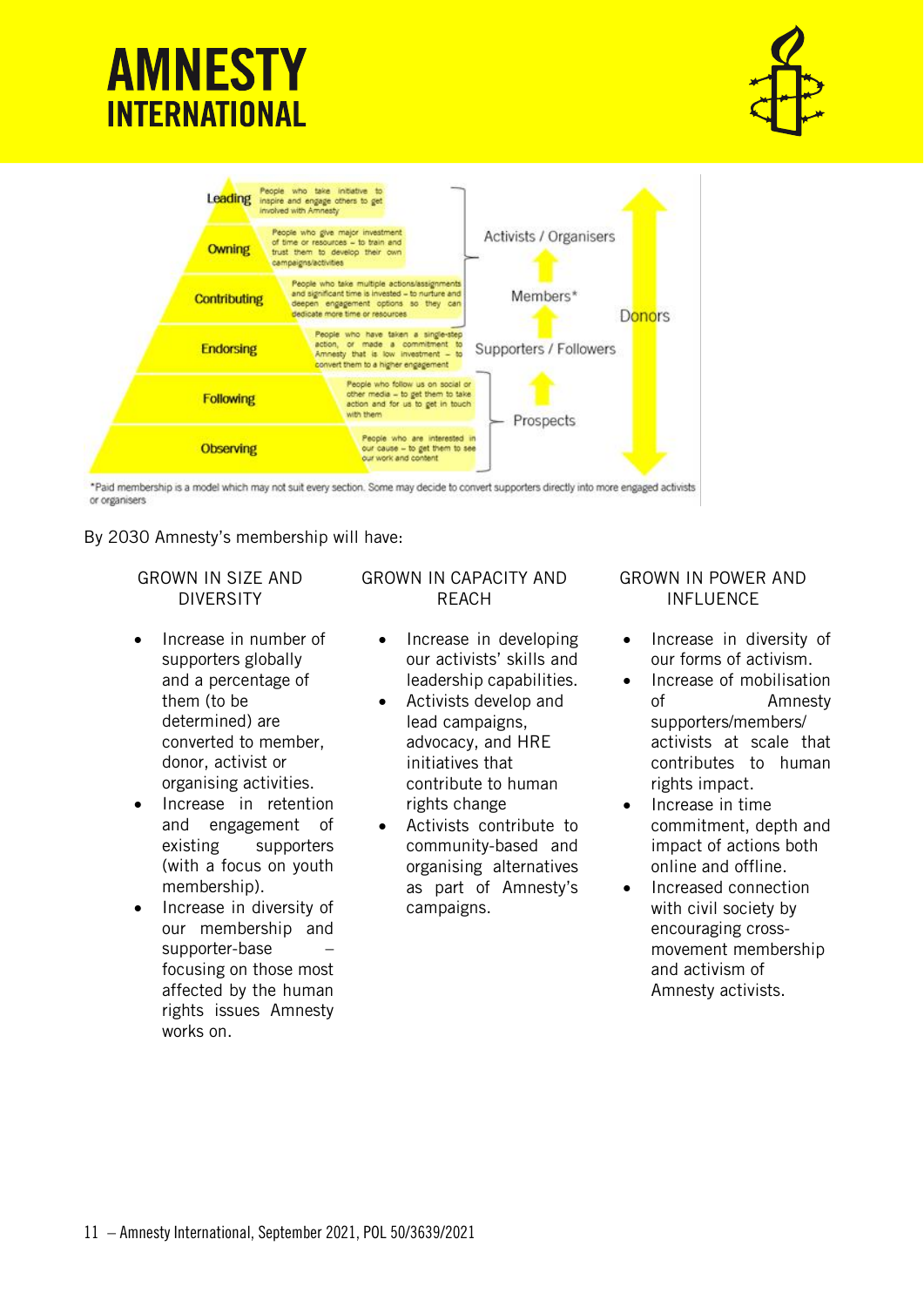

#### <span id="page-11-0"></span>C. ENHANCING OUR WORK WITH PARTNERS AND OTHER PEOPLE-POWERED **MOVEMENTS**

In 2022-2030, Amnesty International commits to support and connect grassroots, local, and peoplepower movements for the protection of human rights through:

Co-creation: We will enhance our capacity to join forces with other people-power movements for the protection of human rights, increasing collaboration with others in research, campaigns, and advocacy, based on equitable and mutually beneficial partnerships.

**Sharing our power and resources:** We will increase sharing of our media and campaigning platforms to amplify the voices and causes of our partners and will provide effective support and training – appropriate to partners' capabilities and needs.

**Diversity:** We will increase the quality and quantity of joint actions and encourage peerexchange of tools and methodologies with other movements and communities, specifically with those working for equality, non-discrimination and for gender, racial, social, climate and intersectional justice.

In all this work, we will particularly prioritise partners and movements that are youth-focused and/or led by those directly affected by the human rights issues we seek to address.

#### <span id="page-11-1"></span>D. GROWING OUR RESOURCES AND INCOME

To facilitate delivery of the Global Strategic Framework, we will build on the success of our past income generation activities to grow financial resources and distribute them based on our values.

- We will grow our resources, maintain our independence and ensure our funding is sustainable by ensuring the foundation for our income generation strategy will continue to be unrestricted donations from individual supporters.
- We will build strong relationships with these individual donors, work to increase Life Time Value and encouraging a greater proportion of them to leave gifts in their wills, thereby increasing legacy income.

However, simply doing what we have done in the past will not be enough. To address our strategic ambitions, we will need to diversify the fundraising channels we use and fundraising markets in which we raise considerable resources. Our priority focus will be on:

- Significantly developing the movement's ability to access restricted income by developing a more nuanced and sophisticated approach to cultivating long-term relationships with restricted funders including trusts, foundations, major donors and multi-lateral sources. There is significant growth potential in restricted income, but this will involve a shift in Amnesty's culture and ways of working, including the need to strengthen impact reporting in order to access these funds.
- Significantly grow income raised outside of the largest markets by increasing the volume of movement fundraising investment to enable Emerging Market entities to become financially sustainable in the long-term.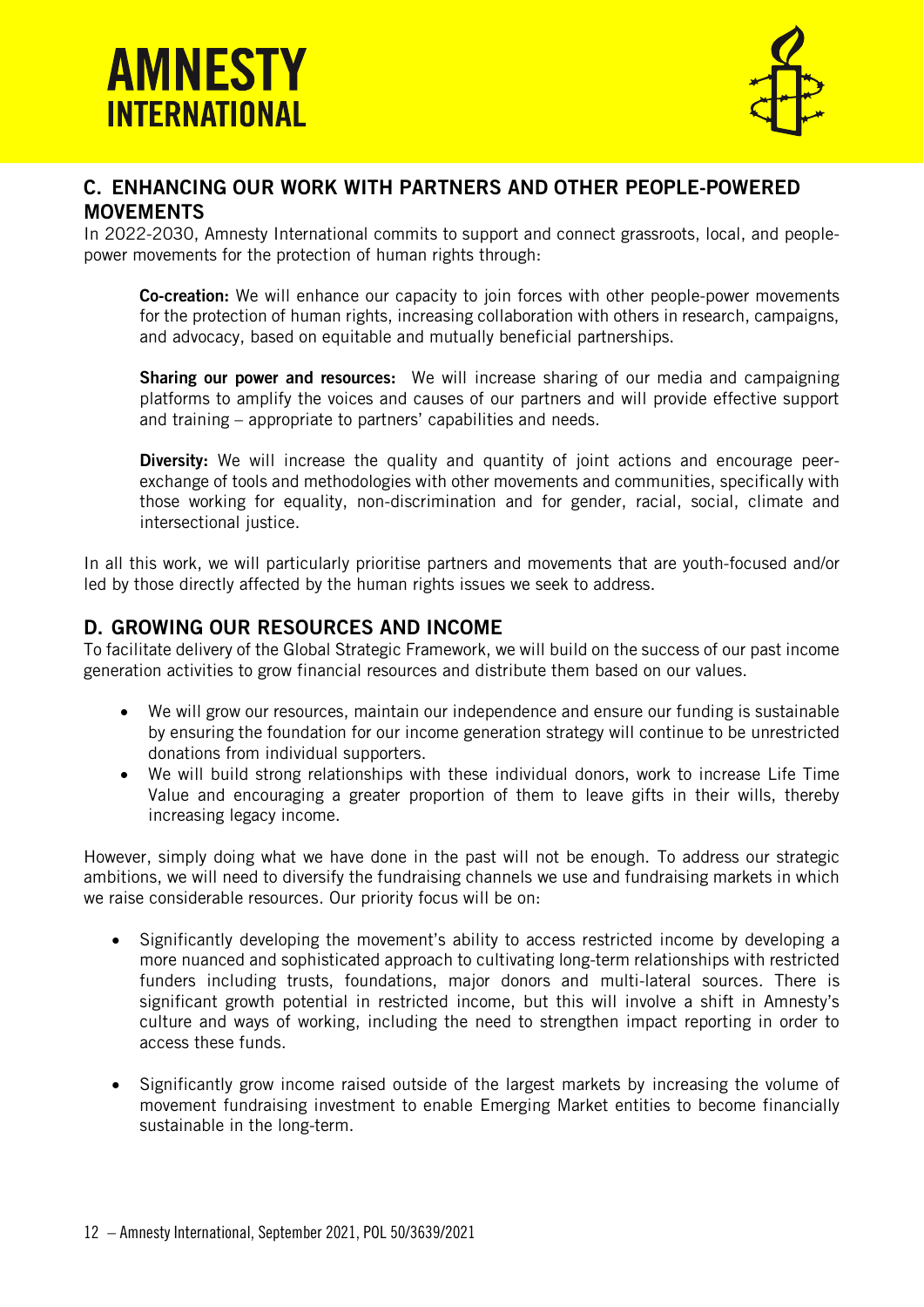



These entities would have:

A diversified the whole income portfolio Reliable sources of restricted and/or unrestricted income Enough reserves to see it through difficult times Strong donor relationships

• Further to the above, we will enable Established Market entities to leverage unfulfilled fundraising opportunities that generate growth in net income

We will ensure that entities are encouraged and enabled to invest in income generation activities that result in increased levels of net income and thus assessment contributions being generated from both Established and Emerging Markets.

We will share and collaborate as a movement, develop our skills and diversify our fundraising portfolio to maximize our human rights impact.

### <span id="page-12-0"></span>**X. IMPLEMENTING THE STRATEGIC FRAMEWORK**

This ambitious Global Strategic Framework requires Amnesty to both sustain as well as re-align its human rights expertise and at a time of much uncertainty in the external world and, at the outset, financial recovery for the organisation. Because of this, Amnesty will transition into the new Strategic Framework in a gradual way, starting strongly where our current expertise and resources lie – both at the IS and across the rest of the movement and then moving systematically to raise our capacity and expertise on frontier issues.

### <span id="page-12-1"></span>A. PHASING

The Global Priorities will be brought to life through a phased approach – as mapped out below for the first two-year phase only.

|                                                                                                                                                                                                                                                                                     | Phase 1 (2022-2025)                                                                                                                                                                                         |
|-------------------------------------------------------------------------------------------------------------------------------------------------------------------------------------------------------------------------------------------------------------------------------------|-------------------------------------------------------------------------------------------------------------------------------------------------------------------------------------------------------------|
| Adequate capacity available<br>Existing resources and<br>expertise to deliver work<br>globally                                                                                                                                                                                      | Freedom of expression and civic space<br>Rights to health and housing<br>Non-discrimination and gender justice<br>Individuals and communities at risk including refugees<br>$\bullet$<br>and crisis         |
| <b>Capacity in development</b><br>(not available yet or only in IS<br>or specific entities)<br>Building expertise, policy, and<br>skills; may need to either<br>replace other areas of work or<br>additional resources must be<br>made available at National<br>Entities and the IS | Climate<br>Corporate and technology work<br>Social security<br>Migration<br>Anti-Racism, intersectionality, gender mainstreaming<br>Feminist leadership<br>Activist and staff well-being and mutual respect |